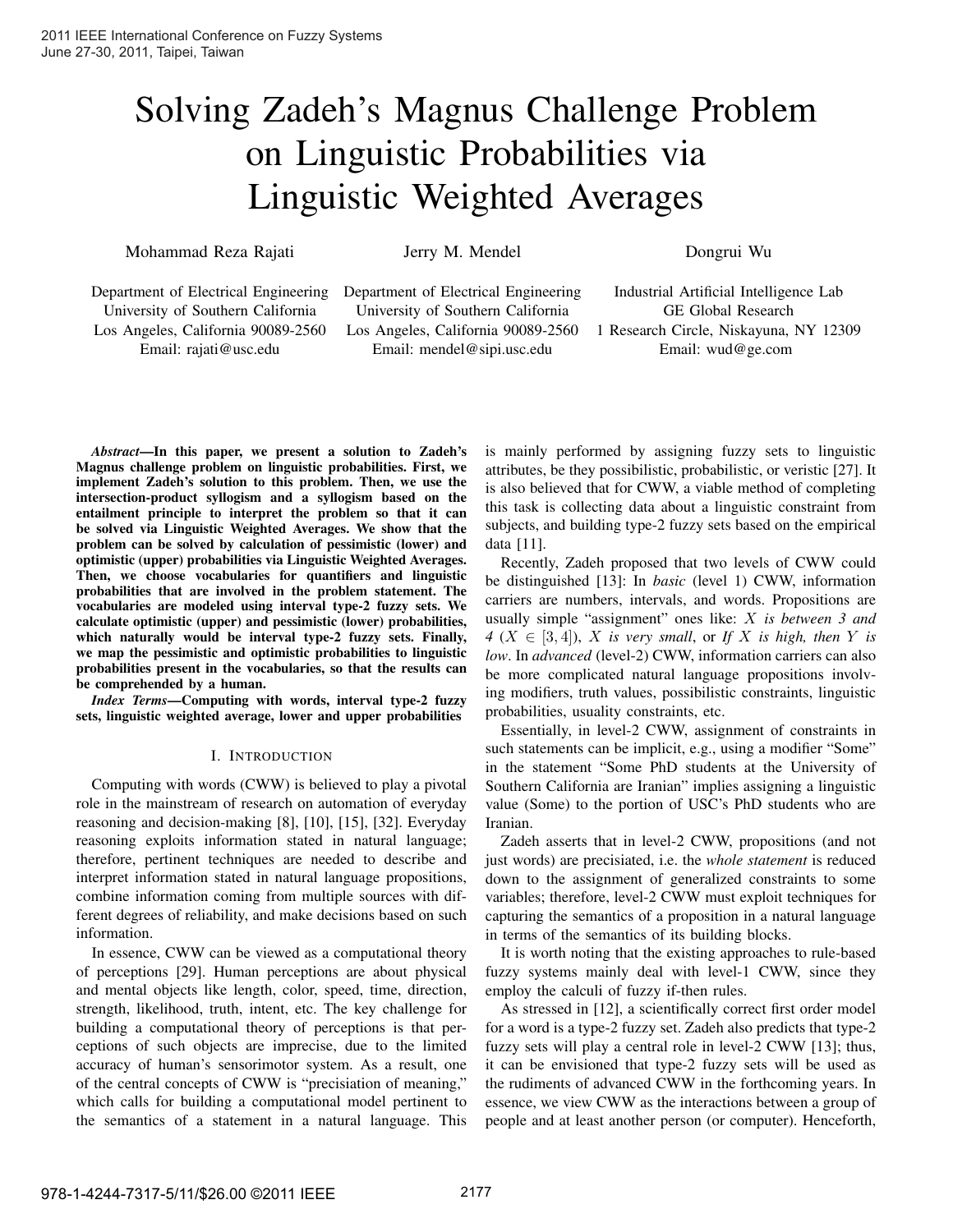the group's perception of a word needs to affect the uncertainty about the word in the word's fuzzy set model. This can be viewed as the main motivation for using type-2 fuzzy sets in CWW. Moreover, as will be seen in the sequel, type-2 fuzzy sets provide a natural framework to provide uncertain numeric values like "about 20% " as solutions to CWW problems, and the term "about" captures the inter-person and intra-person uncertainties propagated via information aggregation methods.

One of the most important problems in CWW is aggregation of linguistic information for hierarchical multi-criteria decision making. Linguistic Weighted Averages are believed to provide an appropriate framework for performing this task [19], [20], especially when we deal with words precisiated with type-2 fuzzy sets.

A set of challenge problems for testing CWW methodologies has been proposed in [25], [28], [30], [33]. Perhaps the most famous challenge problem in this set is the so-called "tall Swedes" problem: *Most Swedes are tall. What is the average height of Swedes?*

We examined the solution to the "tall Swedes" challenge problem in [18]. One of the most challenging problems in level-2 CWW is manipulation of propositions containing linguistic and imprecise probabilities [31], [13], and some of Zadeh's challenge problems deal with linguistic probabilities.

In this paper, we focus on the following problem (called the "Magnus problem") involving linguistic quantifiers: *Most Swedes are tall. Most tall Swedes are blond. What is the probability that Magnus (a Swede picked at random) is blond?*

It is worth noting that although these kinds of problems may appear to be "toy problems," serious consideration of them leads to solution of totally new classes of CWW problems. As will be seen in this paper, the solution of the Magnus problem calls for calculation of linguistic lower and upper probabilities, which are closely related to Dempster-Shafer theory of evidence [5]. We will demonstrate that the Linguistic Weighted Average method can contribute to the solution of this problem via manipulating linguistic probabilities.

It is worth noting that we believe that there is no unique solution to Advanced CWW problems, including the Magnus problem. There might be different methodologies for solving a particular problem, and additionally, one can choose different vocabularies to decode the solution so that it can be comprehended by humans. However, the solutions should be linguistically similar.

The rest of this paper is organized as follows: Section II elaborates on Zadeh's methodology for solving the Magnus problem; Section III implements Zadeh's solution to the Magnus problem, and maps it into a linguistic probability via linguistic approximation; Section IV is a critique of Zadeh's solution; Section V uses some standard reasoning tools to interpret the Magnus problem so that it can be solved via Linguistic Weighted Averages, and demonstrates that this gives rise to the calculation of type-2 fuzzy lower and upper probabilities; Section VI studies the effect of the size of the vocabularies on the solution, and shows that when the size of the vocabulary of linguistic probabilities is small, the linguistic lower and upper probabilities are translated to the same word through linguistic approximation; and, Section VII presents some conclusions and suggestions for future research.

# II. ZADEH'S METHODOLOGY FOR SOLVING THE MAGNUS PROBLEM

Zadeh solves the Magnus problem by utilizing the following intersection-product syllogism [28]:

| $Q_1 A$ 's are B's                     |  |
|----------------------------------------|--|
| $Q_2(A \text{ and } B)$ 's are C's     |  |
|                                        |  |
| $Q_1 \otimes Q_2 A$ 's are (B and C)'s |  |

*At least*  $(Q_1 \otimes Q_2)$  *A*'s are *C*'s

in which  $Q_1$  and  $Q_2$  are linguistic quantifiers, A, B, C are linguistic attributes, and ⊗ denotes fuzzy multiplication determined by:

$$
\mu_{Q_1 \otimes Q_2}(u) = \sup_{u = xy} (\min(\mu_{Q_1}(x), \mu_{Q_2}(y))
$$
 (1)

*At least* is an operator acting on a fuzzy quantifier Q, and can be seen as the order relation  $\leq$  extended by the extension principle as follows:

$$
\mu_{At \ least(Q)}(x) = \sup_{y \le x} \mu_Q(y), \quad x, y \in [0, 1]
$$
 (2)

The intersection-product syllogism is a fuzzy extension of a simple calculation involving numeric quantifiers. Consider the following example: 50% of the students of the EE Department at USC are graduate students. 80% of the graduate students of the EE Department at USC are on F1 visa. Therefore,  $50\% \times$ 80% of the graduate students of the EE Department at USC are on F1 visa. Consequently, *at least* 40% of the students of the EE Department at USC are on F1 visa (since some undergraduate students may be on F1 visa, we use the term *at least*).

It can easily be observed that in the Magnus problem,  $Q_1 =$  $Most, Q_2 = Most, A = Swede, B = tall, and C = blond;$ therefore, it can be inferred that At least  $(Q = Most \otimes$ Most) Swedes are both tall and blond. On the other hand for a *(non-decreasing)* monotonic quantifier Q, i.e. one whose membership function  $\mu_O(u)$  is monotonically non-decreasing, At least(Q) =  $Q$  [26]. For a proof of this proposition see Appendix A.

Zadeh views  $Most$  as a monotonic quantifier, and hence  $Most \otimes Most$  is monotonic. Therefore, the portion of Swedes who are both blond and tall is  $Most \otimes Most$ . Zadeh interprets a linguistic constraint on the portion of a population as a linguistic probability (LProb), and directly concludes that:

$$
LProb(Magnus is blond) = Most \otimes Most \tag{3}
$$

## III. IMPLEMENTATION OF ZADEH'S SOLUTION

Zadeh's elaboration on the Magnus problem does not include some components of CWW engines. He does not provide the exact membership functions of the fuzzy quantifier  $Most$ , the linguistic approximation method, or the vocabulary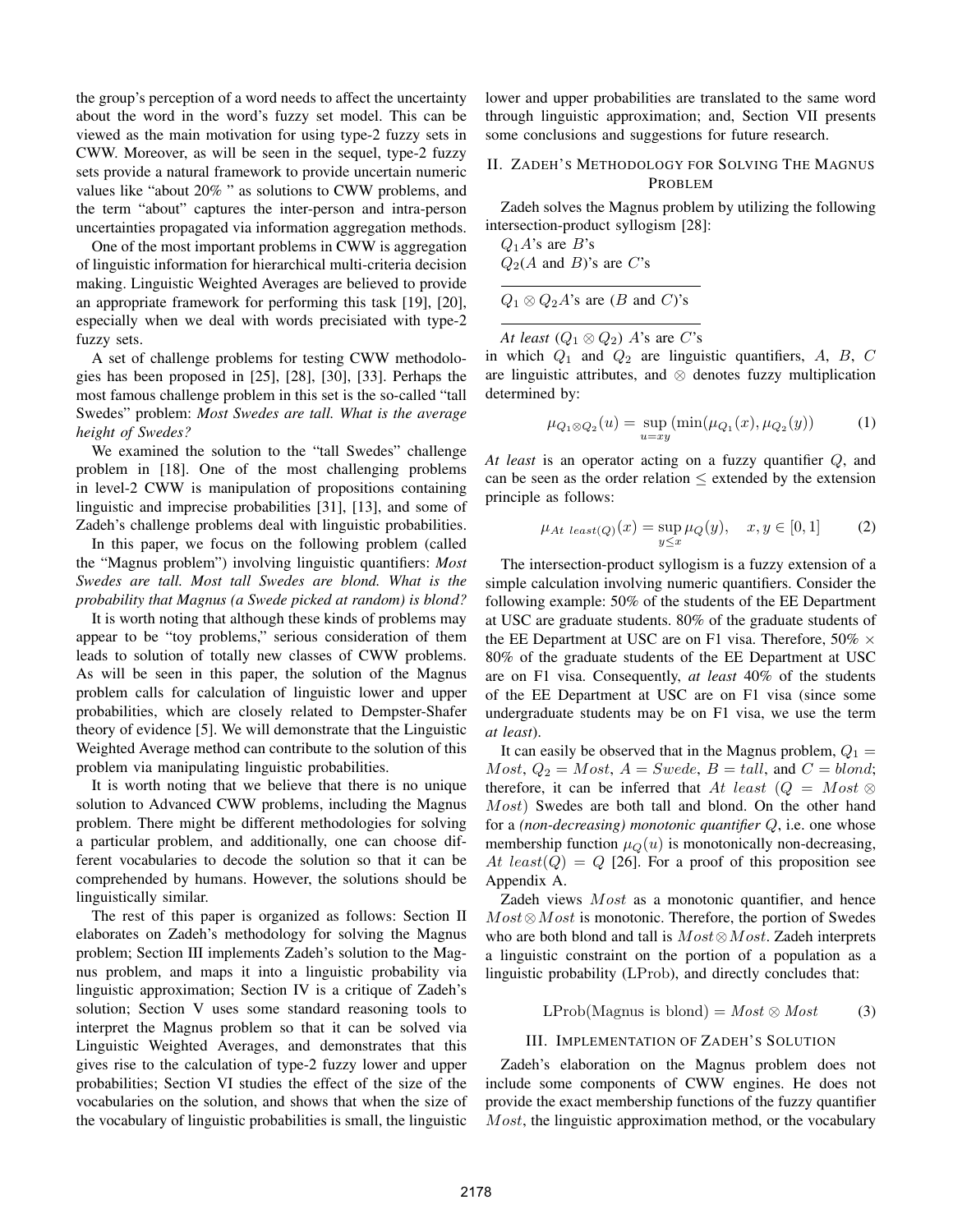of linguistic probabilities through which the result could be communicated with humans.

We believe that although a linguistic quantifier has the same mathematical nature as a linguistic probability (both of them are fuzzy subsets of the unit interval  $[0, 1]$ ), they are semantically different: A linguistic quantifier imposes an elastic constraint on the *portion of a population having a specific attribute*, but a linguistic probability (e.g., *Very likely*) imposes a linguistic constraint on the more objective concept of *likelihood of a particular event*. This issue can be viewed as analogous to the difference between two ways of defining probability: the relative frequency definition and the axiomatic definition. The relative frequency approach defines the probability of an event in an experiment as the limit of the ratio of the number of occurrences of that event to the total number of repetitions of the experiment, when this number tends to infinity. The linguistic quantifier *Most* imposes a linguistic constraint on such a ratio. On the other hand, a set of linguistic probabilities (e.g., *Unlikely, Likely, Very likely, Very unlikely*) obeys a fuzzy version of axioms pertinent to probability theory [1]. The relative frequency approach is based on heuristics and the axiomatic approach bears more mathematical rigor.

In any solution of the Magnus problem (be it in a type-1 or a type-2 fuzzy logic framework) not only must one therefore construct a fuzzy set for modeling (precisiating) the quantifier  $Most$ , but one must also employ a vocabulary of fuzzy probabilities for linguistic approximation of the solution  $Most \otimes Most$  containing a linguistic probability that is understandable by human beings. To do the latter, we choose a member of the vocabulary of linguistic probabilities whose Jaccard's similarity [4], [9] with  $Most \otimes Most$  is the largest. Recall that the Jaccard's similarity measure between two type-1 fuzzy sets A and B,  $s_J(A, B)$ , is:

$$
s_J(A, B) = \frac{\int_X \mu_{A \cap B}(x) dx}{\int_X \mu_{A \cup B}(x) dx}
$$
(4)

We chose a right shoulder type-1 fuzzy set to model (precisiate) the linguistic quantifier  $Most<sup>1</sup>$ , whose membership function is depicted in Fig. 1. We also constructed a nine word vocabulary of type-1 fuzzy sets to model the linguistic probabilities. The members of the vocabulary are: *Absolutely improbable, Almost improbable (AI), Very unlikely (VU), Unlikely (UL), Moderately likely (ML), Likely (L), Very likely (VL), Almost certain (AC), Absolutely certain*. Their membership functions are shown in Fig. 2. The extreme words *Absolutely improbable* and *Absolutely certain*<sup>2</sup> are naturally

<sup>1</sup>In practice, we can collect data from a group of subjects about all words and then use the Interval Approach [11] or the Enhanced Interval Approach [2] to construct the IT2 FS models. Our hypothetical T1 FSs could then correspond to the upper membership functions of these IT2 FSs. The membership functions used here are for illustrative purposes only.

<sup>2</sup>Note that from (4), it is obvious that the Jaccard's similarity of a singleton and any fuzzy set is always zero. Hence, no solution would map to the extreme words in the decoding procedure. The extreme words are included in the vocabulary because their presence is crucial for an axiomatic approach to fuzzy probabilities, as will be seen in the sequel.

modeled via singletons, and hence are not shown in the figure.

Following Zadeh's philosophy of precisiation of Most as a monotonic quantifier (which could be interpreted as  $All \,\subset \,Most$ ), we chose the membership functions so that: Almost improbable  $\subset V$ ery unlikely  $\subset$  Unlikely and  $Likely \subset Very\ likely \subset Almost\ certain.$ 



Fig. 1. The membership function of the type-1 fuzzy quantifier  $Most$ .



Fig. 2. The membership functions of the vocabulary of type-1 linguistic probabilities.

Computation of Zadeh's solution to the Magnus problem involves a fuzzy multiplication. Since we have chosen a trapezoidal membership function for  $Most$ , it is easy to compute  $Most \otimes Most$  by (1). Assume that one has two trapezoidal fuzzy numbers  $A = (a_1, b_1, c_1, d_1)$  and  $B =$  $(a_2, b_2, c_2, d_2)$ ; then,  $A \otimes B = (a_1 a_2, b_1 b_2, c_1 c_2, d_1 d_2)$ . The computed  $Most \otimes Most$  corresponding to the membership function of Fig. 1 is shown in Fig. 3. Note that the center of gravity of the solution is 0.8304. Later, this will be compared to the average centroid of the type-2 solution(s).

In the next step of our interpretation of Zadeh's solution, we calculate Jaccard's similarity measure between  $Most \otimes Most$ and each member of the vocabulary of type-1 linguistic probabilities  $P_i$ ,  $(i = 1, \ldots, 9)$ , and denote them by  $s_J(Most \otimes$  $Most, P<sub>i</sub>$ ). The results are shown in Table I.

It can be concluded that decoding Zadeh's methodology yields the following solution to the Magnus problem, given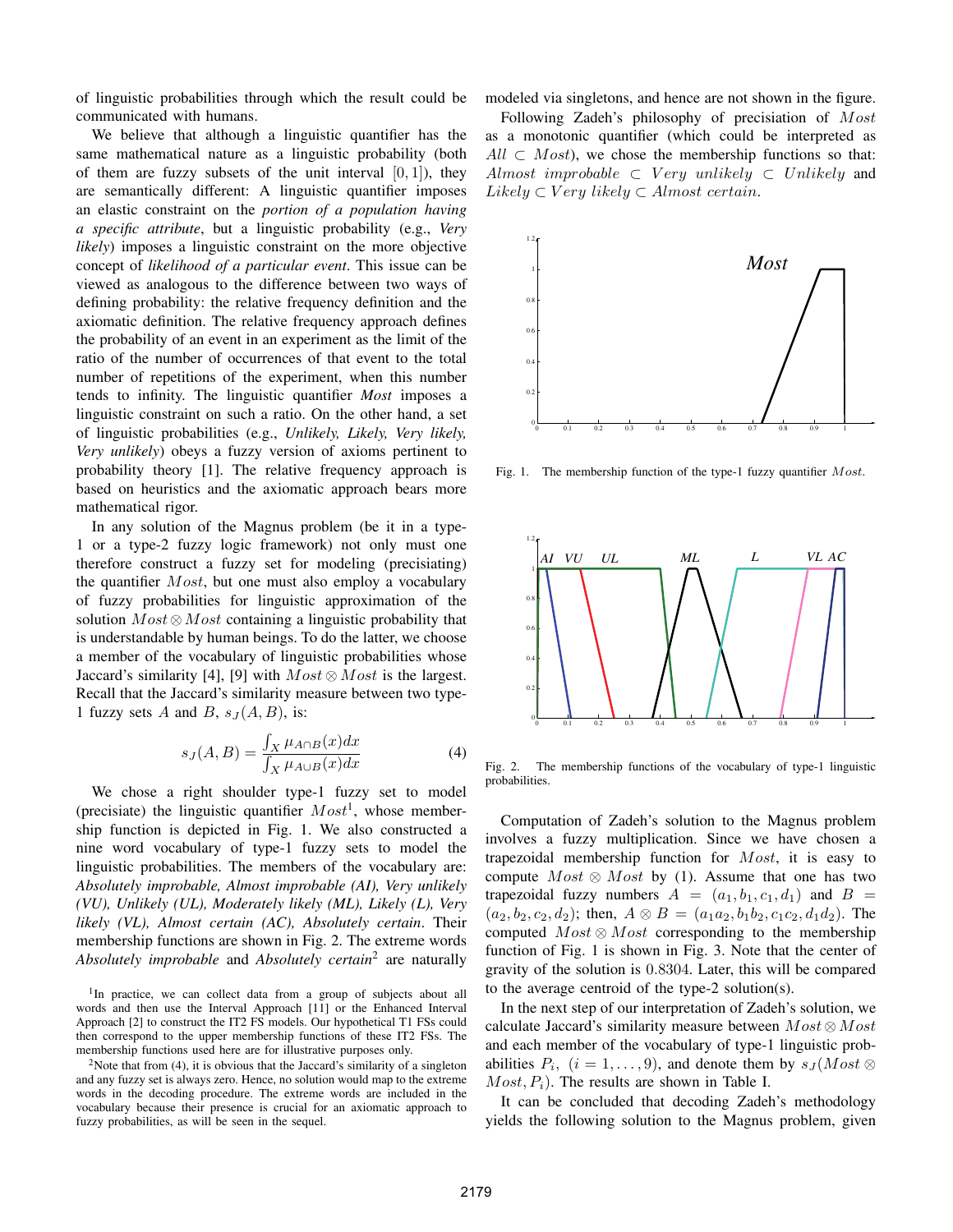

Fig. 3. The membership functions of  $Most \otimes Most$ .

the aforementioned fuzzy sets for the type-1 linguistic probabilities:

"It is *Likely* that Magnus (a Swede picked at random) is blond."

### IV. CRITIQUE OF ZADEH'S SOLUTION

As stressed by [7], although Zadeh's treatment of fuzzy probabilities is very interesting and can be applied to datacentered applications, it needs to be mathematically rigorized so that it is more appropriate from the viewpoint of a probability theorist. As a result, the following linguistic probability measure is defined in [7]: Assume that  $\Omega$  is a sample space, and B is the  $\sigma$ -algebra of events associated with  $\Omega$ , i.e:

1)  $\mathcal{B} \subseteq \mathcal{P}_{\Omega}$ 

2)  $\mathcal{B} \neq \emptyset$ 

$$
3) A \in \mathcal{B} \Rightarrow A' \in \mathcal{B}
$$

4) 
$$
\{A_i\}_{i=1}^{\infty} \subseteq \mathcal{B} \Rightarrow \bigcup_{i=1}^{\infty} A_i \in \mathcal{B}
$$

in which  $\mathcal{P}_{\Omega}$  is the family of subsets of  $\Omega$ , and  $A' = \Omega - A$ is the complement of  $A$ .

A function LProb :  $\mathcal{B} \to \mathcal{N}_{[0,1]}$  is called a *linguistic probability measure* if and only if, for any  $A \in \mathcal{B}$ :

1)  $0 \leq \text{LProb}(A) \leq 1$ 

- 2) LProb( $\emptyset$ ) = 0 and LProb( $\Omega$ ) = 1
- 3) If  ${A_i}_{i=1}^{\infty} \subseteq \mathcal{B}$  and  $i \neq j \Rightarrow A_i \cap A_j = \emptyset$  (i.e.  $A_i$ 's are mutually disjoint), then LProb ( $\bigcup_{i=1}^{\infty} A_i$ ) ⊆  $\bigoplus_{i=1}^{\infty} A_i$ ) and  $\bigoplus_{i=1}^{\infty} A_i$  $\bigoplus_{i=1}^{\infty} \mathrm{LProb}(A_i)$
- 4)  $\text{LProb}(A') = 1 \ominus \text{LProb}(A)$

TABLE I SIMILARITIES BETWEEN ZADEH'S SOLUTION  $Most \otimes Most$  and LINGUISTIC PROBABILITIES

| Linguistic probability $(P_i)$ | $s_I(Most \otimes Most, P_i)$ |
|--------------------------------|-------------------------------|
| Absolutely improbable          | 0                             |
| Almost improbable              |                               |
| Very unlikely                  |                               |
| Unlikely                       |                               |
| Moderately likely              | 0.0435                        |
| Likely                         | 0.7499                        |
| Very likely                    | 0.4857                        |
| Almost certain                 | 0.1166                        |
| Absolutely certain             |                               |
|                                |                               |

in which  $\mathcal{N}_{[0,1]}$  is the set of all fuzzy numbers over the unit interval,  $\preceq$  is the order relation induced by the fuzzy minimum operator (and is equivalent to the  $\alpha$ -cut ranking method), ⊕ represents a special addition for fuzzy numbers [6], and  $\ominus$  is the fuzzy subtraction operation.

Zadeh's approach to solving the Magnus problem does not obey the axioms of linguistic probability theory. In his approach, he only considers the events "tall" and "blond". Nevertheless, the above axiomatic approach requires the  $\sigma$ algebra of events to contain the complement of those events (i.e. "not tall" and "not blond") as well. As will be seen in the sequel, using syllogisms proposed by Zadeh, we consider the events "not tall" and "not blond" and the linguistic probabilities assigned to them in our model. We solve the Magnus problem using type-2 fuzzy sets as models for linguistic probabilities, and we can show [17] that our treatment of linguistic probabilities obeys a set of axioms which are similar to those stated for type-1 fuzzy sets in above.

# V. FUZZY REASONING AND CALCULATION OF LINGUISTIC UPPER AND LOWER PROBABILITIES VIA LINGUISTIC WEIGHTED AVERAGES

Heuristically, when one assigns a linguistic attribute to *Most of a population*, it can be concluded that the *rest* of that population does not have that attribute. Such an intuition can be derived formally from the following rule obtained from the entailment principle [26] :

 $QA$ 's are  $B$ 's

 $\neg QA$ 's are  $B$ ''s

in which  $\neg Q$  is the antonym of the fuzzy quantifier  $Q$ , and its membership function [26] is given by:

$$
\mu_{\neg Q}(u) = \mu_Q(1 - u), \ u \in [0, 1] \tag{5}
$$

and  $B'$  is the complement of the fuzzy set  $B$ , characterized by:

$$
\mu_{B'}(u) = 1 - \mu_B(u) \tag{6}
$$

Exploiting the aforementioned rule, we have: "A few Swedes are not tall," in which  $Few$  is an antonym of the linguistic quantifier  $Most$ . Consequently, applying this rule to the statement "Most tall Swedes are blond," one concludes that: "A few tall Swedes are not blond."

It is worth noting that the semantics of the fuzzy quantifier  $Most$  suggests that it is more appropriately modeled by an interior fuzzy set. As we insisted earlier, when *Most of a population* have a linguistic attribute, it means that there are some members of that population who *do not* have such an attribute. It is reasonable, therefore, to assume that  $\mu_{Most}(1) \neq 1$  (i.e. the membership value of  $100\%$  in  $Most$  is not 1); thus, we choose an interior fuzzy set to model the quantifier  $Most$ , and its antonym to model the quantifier  $Few$ , as shown in Fig. 4.

One has linguistic information about the distribution of blond Swedes among those who are tall, i.e. one knows that most of tall Swedes are blond. Unfortunately, one does not know anything about the distribution of blond Swedes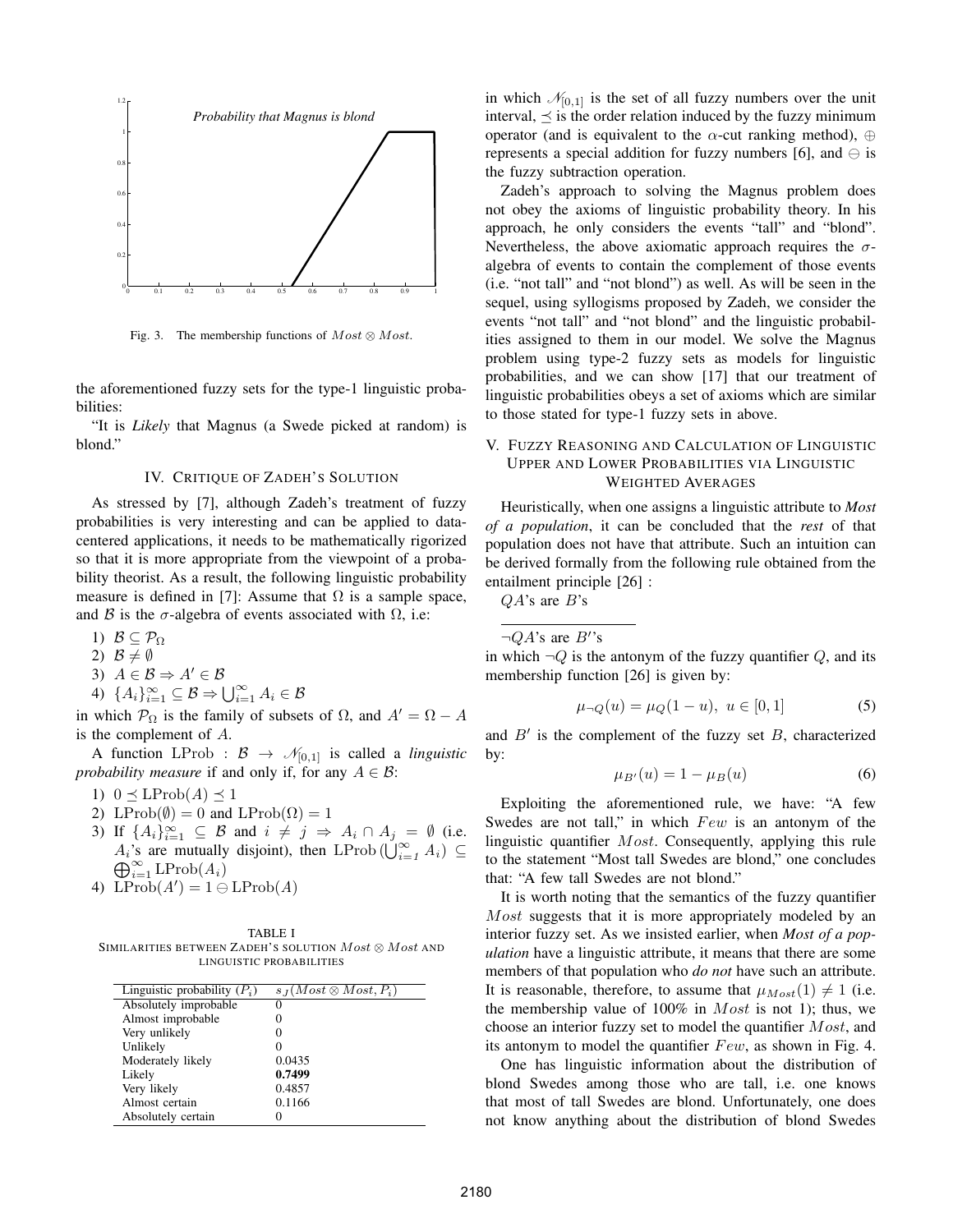

Fig. 4. Type-2 fuzzy sets for modeling  $Most$  and  $Few$ .

among those (few) Swedes who are not tall. This situation is summarized in the tree of Fig. 5.



Fig. 5. Linguistic information about the distribution of blond people among Swedes.

Because of one's total ignorance about the distribution of blonds among the Swedes who are not tall, one can take two different approaches to calculate the linguistic probability that Magnus is blond: The first approach assumes that the distribution of blonds among Swedes who are not tall is similar to the case of tall Swedes i.e., *Most Swedes who are not tall are blond; few of them are not blond;* however, such a methodology does not seem to be quite plausible, because it completely neglects our total ignorance about the situation, and assumes additional *world knowledge*, which may not always be available.

The second approach calculates a linguistic lower and a linguistic upper probability corresponding respectively to the pessimistic case, when *none of Swedes who are not tall are blond* and the optimistic case when *all of Swedes who are not tall are blond*.

To calculate the linguistic lower and upper probabilities, we use a *normalized version* of the intersection-product syllogism, so that the problem can be solved using Linguistic Weighted Averages [19], [20]. The linguistic lower probability  $LProb^{-}(\cdot)$  is determined as:

$$
LProb^{-}(Magnus \text{ is blond}) = \frac{Most \times Most + Few \times None}{Most + Few} \tag{7}
$$

Similarly, the linguistic upper probability  $LProb^+(\cdot)$  is determined as:

$$
LProb^{+}(\text{Magnus is blond}) = \frac{Most \times Most + Few \times All}{Most + Few} \tag{8}
$$

In  $(7)$  and  $(8)$ , All and None are singletons, respectively represented by:

$$
\mu_{All}(u) = \begin{cases} 1 & u = 1 \\ 0 & \text{otherwise} \end{cases}
$$
 (9)

$$
\mu_{None}(u) = \begin{cases} 1 & u = 0 \\ 0 & \text{otherwise} \end{cases}
$$
 (10)

A Linguistic Weighted Average  $\widetilde{Y}_{LWA}$  of interval type-2 fuzzy sets  $X_i$  with interval type-2 fuzzy weights  $W_i$ ,  $(i =$ 1,  $\cdots$ , *n*) is characterized by the following *expressive formula*<sup>3</sup> [14]:

$$
\widetilde{Y}_{LWA} = \frac{\sum_{i=1}^{n} \widetilde{W}_i \times \widetilde{X}_i}{\sum_{i=1}^{n} \widetilde{W}_i} = [\underline{Y}_{LWA}, \overline{Y}_{LWA}] \qquad (11)
$$

in which:

$$
\underline{Y}_{LWA} = \min_{\forall W_i \in [\underline{W}_i, \overline{W}_i]} \frac{\sum_{i=1}^n W_i \underline{X}_i}{\sum_{i=1}^n W_i}
$$
(12)

$$
\overline{Y}_{LWA} = \max_{\forall W_i \in [\underline{W}_i, \overline{W}_i]} \frac{\sum_{i=1}^n W_i \overline{X}_i}{\sum_{i=1}^n W_i}
$$
(13)

Blond  $\neg$ Blond Blond  $\neg$ Blond  $\neg$ Blond in which the underlined and overlined quantities denote lower and upper membership values of  $\widetilde{Y}_{LWA}$ . Observe that LProb<sup>-</sup> and  $LProb<sup>+</sup>$  in (7) and (8) are Linguistic Weighted Averages that can be computed by (12) and (13).

> By analogy with classical probability theory, one can observe that the weighted average solutions in (7) and (8) can be derived from the following conditional fuzzy probability calculation which is a generalization of the calculations of [7] to type-2 fuzzy sets:

$$
LProb(blond|Swede) =
$$
\n
$$
LProb(tall|Swede) \times LProb(blond|tall and Swede) +
$$
\n
$$
LProb(\neg tall|Swede) \times LProb(blond|\neg tall and Swede)
$$
\n(14)

LProb−(Magnus is blond) is obtained by assuming in (14) that:

$$
L\text{Prob}(blond | \neg \text{tall and Swede}) = \text{None} = 0 \tag{15}
$$

and  $LProb^+(Magnus)$  is obtained by assuming in (14) that:

$$
L\text{Prob}(blond | \neg \text{tall and Swede}) = All = 1 \qquad (16)
$$

It can be shown [16] that the intrinsic normalization present in the linguistic weighted average contributes to interactive addition of fuzzy probabilities, which avoids obtaining counterintuitive linguistic probabilities whose membership functions are non-zero outside  $[0, 1]$   $[6]$ ,  $[24]$ .

One can argue that when there is no assumption on the distribution of blonds among Swedes who are not tall, based E fion-zero outside [0, 1] [0], [24].<br>One can argue that when there is no assumption on the stribution of blonds among Swedes who are not tall, based<br><sup>3</sup>This means that although  $\tilde{Y}_{LWA}$  can be expressed by (11), it is

computed by adding/multiplying interval type-2 fuzzy sets.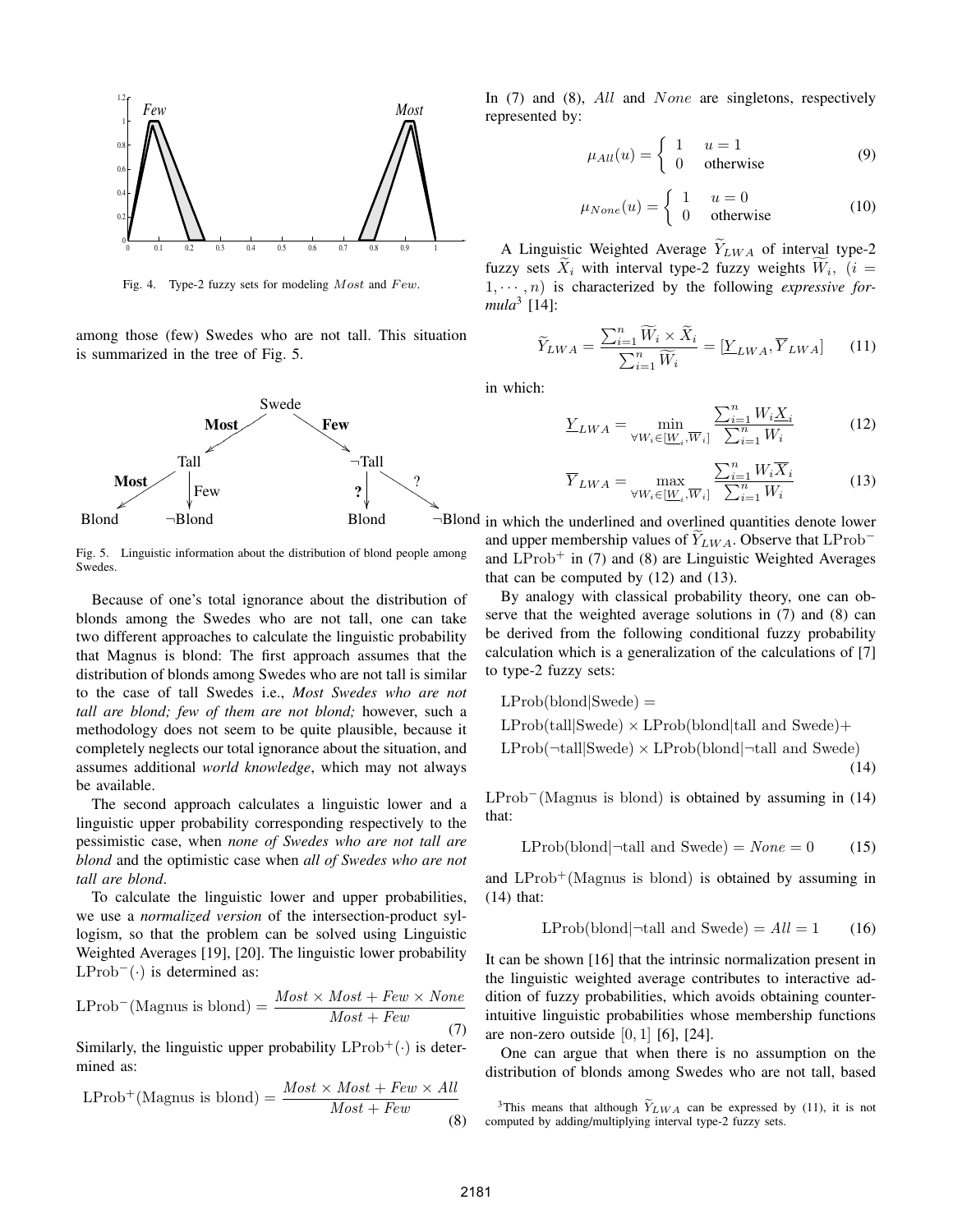on the principle of maximum entropy [3], one should assume that:

$$
L\text{Prob}(\text{blond}|\neg \text{tall and Swede}) =
$$
  

$$
\text{L\text{Prob}(\text{not blond}|\neg \text{tall and Swede})} = 0.5 \tag{17}
$$

It can easily be shown that the linguistic probability calculated by (17) is exactly  $(LProb<sup>+</sup> + LProb<sup>-</sup>)/2$ . This is a direct result of the fact that  $( All + None)/2 = 0.5$ , and the nature of the average. The linguistic upper and lower probabilities provide more flexibility when such an assumption cannot be made.

We calculate  $LProb^-$  and  $LProb^+$  exploiting a method based on alpha-cuts [21], [23]. The results are shown in Figs. 6 and 7, respectively. The centroid and average centroid of the lower probability are [0.7966, 0.8150] and 0.8058, respectively. The centroid and average centroid for the upper probability are [0.8888, 0.9002] and 0.8945, respectively. The centroid can be used to report a solution in terms of the uncertain numeric upper and lower probabilities for the problem: "the probability that Magnus is blond is between around 80% and around 89%." Note that 80% and 89% are the average centroids of the type-2 fuzzy lower and the upper probabilities, and the term "around" reflects the uncertainty represented by the centroids, and reflects the inter-person and intra-person uncertainties about the words. Such uncertainties are propagated by the linguistic weighted average, and can be captured when reporting a numeric value for the lower and the upper probabilities, by calculation of centroid and average centroid. This cannot be done by any solution involving type-1 fuzzy sets, including Zadeh's solution.



Fig. 6. Linguistic lower probability that Magnus is blond.



Fig. 7. Linguistic upper probability that Magnus is blond.

In order to communicate the results to people via linguistic probabilities (e.g., very likely), we computed Jaccard's similarities of the linguistic lower probability and the linguistic upper probability with the vocabulary of linguistic probabilities  $(P_i, i = 1, \dots, 9)$  whose membership functions are shown in Fig. 8. The results are shown in Table II. The vocabulary of type-2 linguistic probabilities contains the same words as the vocabulary of type-1 linguistic probabilities. As done previously, we modeled the extreme words *Absolutely improbable* and *Absolutely certain* as singletons, and hence they are not shown in the figure.



Fig. 8. The membership functions of the vocabulary of type-2 linguistic probabilities.

Note that the Jaccard's similarity between interval type-2 fuzzy sets A and B is calculated by  $[22]$ ,  $[23]$ :

$$
s_J(\tilde{A}, \tilde{B}) =
$$
  
\n
$$
\frac{\int_X (\min(\bar{\mu}_{\tilde{A}}(x), \bar{\mu}_{\tilde{B}}(x)) + \min(\underline{\mu}_{\tilde{A}}(x), \underline{\mu}_{\tilde{B}}(x))) dx}{\int_X (\max(\bar{\mu}_{\tilde{A}}(x), \bar{\mu}_{\tilde{B}}(x)) + \max(\underline{\mu}_{\tilde{A}}(x), \underline{\mu}_{\tilde{B}}(x))) dx}
$$
(18)

in which  $\bar{\mu}_{\tilde{A}}(x)$  and  $\mu_{\tilde{A}}(x)$  are upper membership and lower membership functions of  $\overline{A}$ .

Since we have obtained a pessimistic and an optimistic probability, we can make the following statement: "The probability that Magnus is blond is between likely and very likely."

TABLE II SIMILARITIES BETWEEN THE LINGUISTIC LOWER AND UPPER<br>
PROBABILITIES WITH THE MEMBERS OF THE VOCABULARY OF<br>
LINGUISTIC PROBABILITIES<br>
Linguistic probability ( $\widetilde{P}_i$ )  $s_J(\text{LProb}^-, \widetilde{P}_i)$   $s_J(\text{LProb}^+, \widetilde{P}_i)$ PROBABILITIES WITH THE MEMBERS OF THE VOCABULARY OF LINGUISTIC PROBABILITIES

| Linguistic probability $(P_i)$ | $s_J(\text{LProb}^-, P_i)$ | $s_I(LProb^+, P_i)$ |
|--------------------------------|----------------------------|---------------------|
| Absolutely improbable          |                            |                     |
| Almost improbable              |                            |                     |
| Very unlikely                  |                            |                     |
| Unlikely                       |                            |                     |
| Moderately likely              | 0.0191                     |                     |
| Likely                         | 0.3117                     | 0.0332              |
| Very likely                    | 0.2997                     | 0.7657              |
| Almost certain                 | 0.0435                     | 0.1108              |
| Absolutely certain             |                            |                     |
|                                |                            |                     |

# VI. A STUDY ON THE EFFECT OF THE SIZE OF VOCABULARY ON THE RESULTS

Linguistic approximation is essentially the fuzzy counterpart of rounding numeric values. In conventional rounding, one approximates a numerical value with the "nearest" number that is meaningful for available computing machinery. In linguistic approximation, analogously, a member of the vocabulary that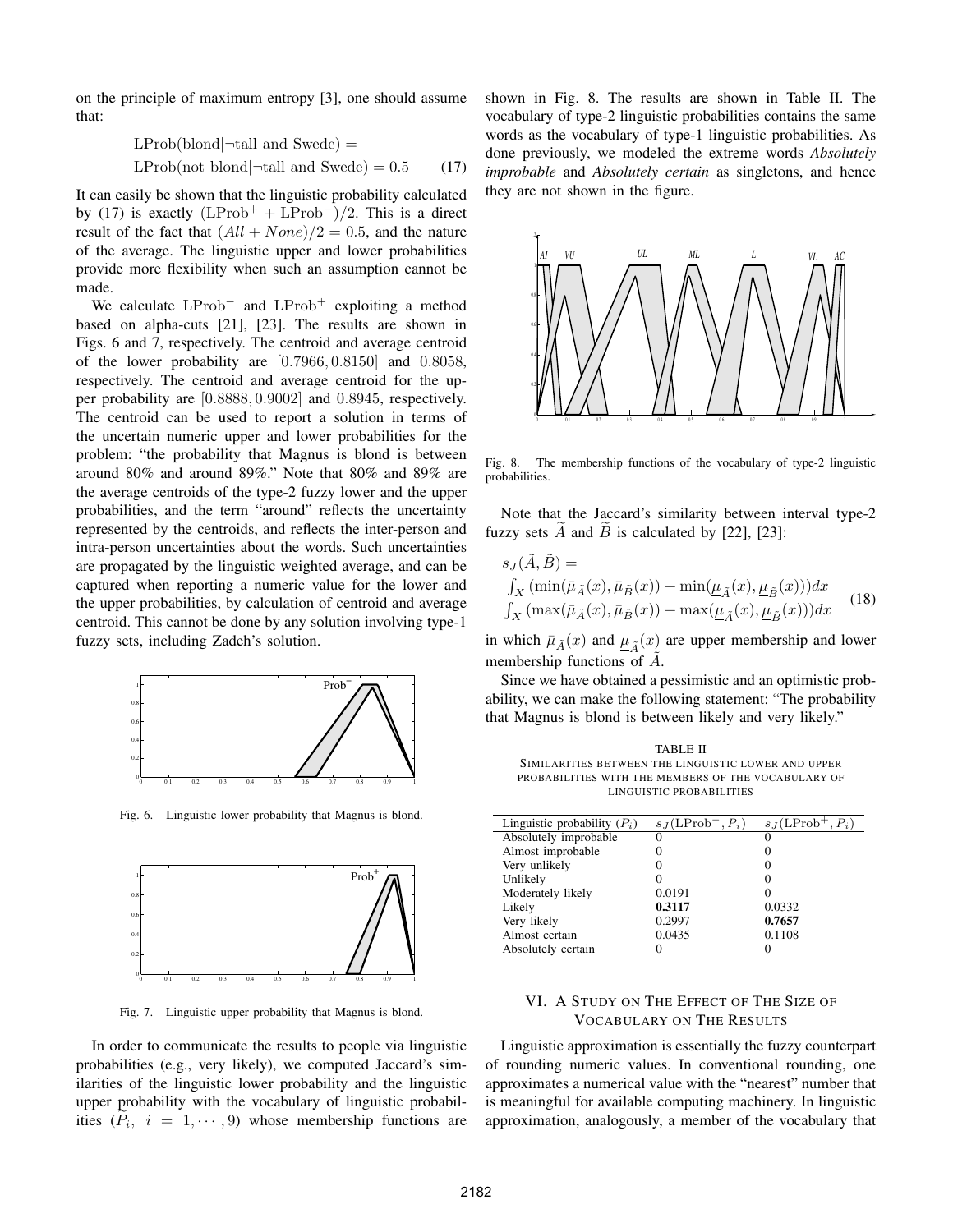is most similar to the result of a reasoning procedure is selected so that the result is perceivable by a person.

It is therefore appropriate to investigate the issue of "resolution," when performing linguistic approximation. More specifically in the Magnus problem, if the vocabulary of linguistic probabilities is not of a sufficient resolution, both the linguistic upper and lower probabilities map to the same word, removing the effect of considering total ignorance about the distribution of blonds among the Swedes who are not tall. On the other hand, precision makes communication more difficult, e.g. the statement " It is very likely that Magnus is blond" is more comprehensible by a human than the statement "The probability that Magnus is blond is between likely and very likely." Consequently, it is of interest to investigate the conditions which lead to a more precise linguistic answer.

The main factor affecting the resolution of a CWW system is the size of its vocabularies, because the size of the vocabulary is influential on the shape of the fuzzy set modeling a word [14]. As the size of a vocabulary increases, the "fuzziness" [34] of fuzzy sets modeling each word decreases.

To examine the dependence of the solution on the resolution of the vocabulary of the linguistic probabilities, we chose vocabularies containing 3, 5, and 7 words, and calculated Jaccard's similarities of the linguistic lower and the upper probabilities with the words of each vocabulary, in the following manner:

Vocabulary 1: *Absolutely improbable, Likely, Absolutely certain* (see Fig. 9). Vocabulary 2: *Absolutely improbable, Unlikely, Likely, Very likely, Absolutely certain* (see Fig. 10). Vocabulary 3: *Absolutely improbable, Almost Improbable, Unlikely, Likely, Very likely, Almost certain, Absolutely certain* (see Fig. 11). Note that the singletons are not shown in Figs. 9-11.



Fig. 9. The membership functions of the 3-word vocabulary of linguistic probabilities.

The similarities between the linguistic lower and upper probabilities with the members of each of the vocabularies are shown in Tables III-V. Interestingly, the linguistic lower and upper probabilities are decoded into the same word in the cases where we have 3, 5, and 7 words in the vocabulary. For the three-word vocabulary, the word is "Likely", whereas in



Fig. 10. The membership functions of the 5-word vocabulary of linguistic probabilities.



Fig. 11. The membership functions of the 7-word vocabulary of linguistic probabilities.

TABLE III SIMILARITIES BETWEEN THE LINGUISTIC LOWER AND UPPER<br>ROBABILITIES WITH THE MEMBERS OF THE 3-WORD VOCABULARY<br>LINGUISTIC PROBABILITIES<br>Linguistic probability ( $\widetilde{P}_i$ )  $s_J(\text{LProb}^-, \widetilde{P}_i)$   $s_J(\text{LProb}^+, \widetilde{P}_i)$ PROBABILITIES WITH THE MEMBERS OF THE 3-WORD VOCABULARY OF LINGUISTIC PROBABILITIES

| Linguistic probability $(P_i)$ | $s_J(LProb^-, P_i)$ | $s_J(LProb^+, P_i)$ |
|--------------------------------|---------------------|---------------------|
| Improbable                     |                     |                     |
| Likely                         | 0.2946              | 0.1122              |
| Absolutely certain             |                     |                     |

TABLE IV SIMILARITIES BETWEEN THE LINGUISTIC LOWER AND UPPER PROBABILITIES WITH THE MEMBERS OF THE 5-WORD VOCABULARY OF LINGUISTIC PROBABILITIES SIMILARITIES BETWEEN THE LINGUISTIC LOWER AND UPPER<br>
ROBABILITIES WITH THE MEMBERS OF THE 5-WORD VOCABULARY<br>
LINGUISTIC PROBABILITIES<br>
Linguistic probability ( $\widetilde{P}_i$ )  $s_J(\text{LProb}^-, \widetilde{P}_i)$   $s_J(\text{LProb}^+, \widetilde{P}_i)$ 

| Linguistic probability $(P_i)$ | $s_I(LProb^-, P_i)$ | $s_J(\text{LProb}^+, P_i)$ |
|--------------------------------|---------------------|----------------------------|
| Improbable                     |                     |                            |
| Unlikely                       |                     |                            |
| Likely                         | 0.2949              | 0.0894                     |
| Very likely                    | 0.3387              | 0.6051                     |
| Absolutely certain             |                     |                            |

the five-word and seven-word vocabularies, it is "Very likely".

## VII. CONCLUSIONS

In this paper, we applied Linguistic Weighted Averages to the calculation of linguistic probabilities to solve Zadeh's "Magnus" challenge problem. We demonstrated that applying syllogisms related to linguistic quantifiers to this problem